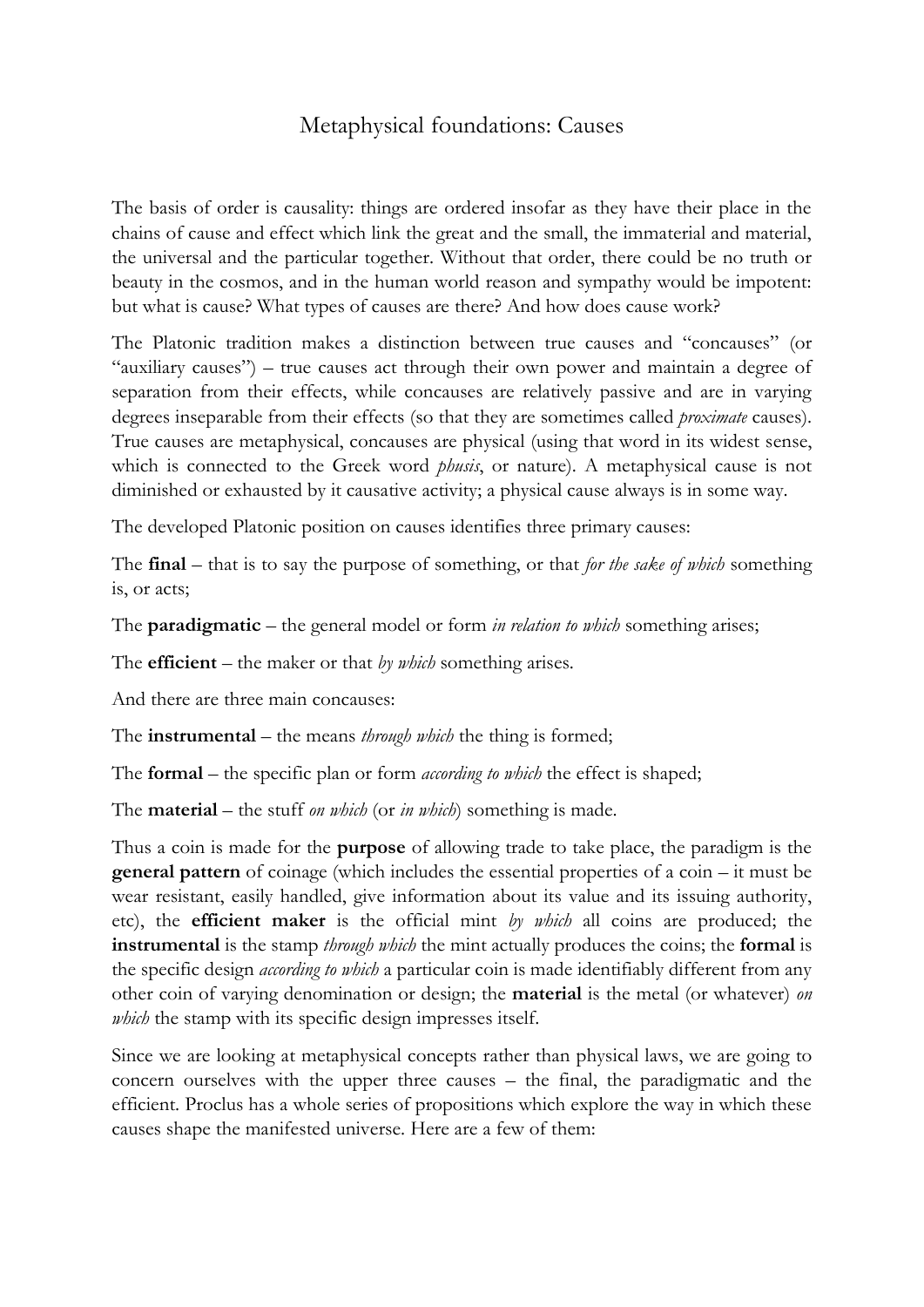## **Proposition 7: Every productive cause is superior to that which it produces.**

## **Proposition 11: All beings proceed from One First Cause.**

#### *To which Proclus adds the following argument:*

For either there is no cause of any being,

or the causes of all finite things revolve in a circle,

or the (regression) is to infinity, and one thing is the cause of another, and the positing of prior causes will not cease.

If, however, there is no cause of beings, there will be neither an order of things second and first, of things perfecting and perfected, of things adorning and adorned, of things generating and generated, and of agents and patients, nor will there be any science of beings. For the knowledge of causes is the work of science, and we are then said to know scientifically when we know the causes of things.

But if causes revolve in a circle, the same things will be prior and posterior, more powerful and weaker. For every thing which produces is better than the nature of that which is produced. Nor does it make a difference to link cause to effect, and through many or fewer intermediate steps to produce from cause. For cause will be superior to all the intermediate natures of which it is the cause; and the more numerous the media the greater is the causality of the cause.

And if the addition of causes is to infinity, and there is always again a cause prior to another, there will be no science of any being: for there is not a knowledge of any thing infinite. But causes being unknown, neither will there be a science of the things consequent to the causes.

If, therefore, it is necessary that there should be a cause of beings, and causes are distinct from the things caused, and there is not an ascent to infinity, there is a First Cause of beings, from which as from a root every thing proceeds,—some things indeed being nearer to but others more remote from it. The necessity of the existence of One Principle has been demonstrated, because all multitude is secondary to The One.

\* \* \* \* \*

**Proposition 18: Everything which by its existence bestows a character on others, itself primarily possesses that character which it communicates to its recipients.**

**Proposition 25: What is complete proceeds to generate those things which it is capable of producing; imitating in its turn the One Principle of all.**

**Proposition 26: Every productive cause produces the next and all subsequent natures while it abides in itself.**

**Proposition 28: Every producing cause brings into existence things most like itself before those that are unlike.**